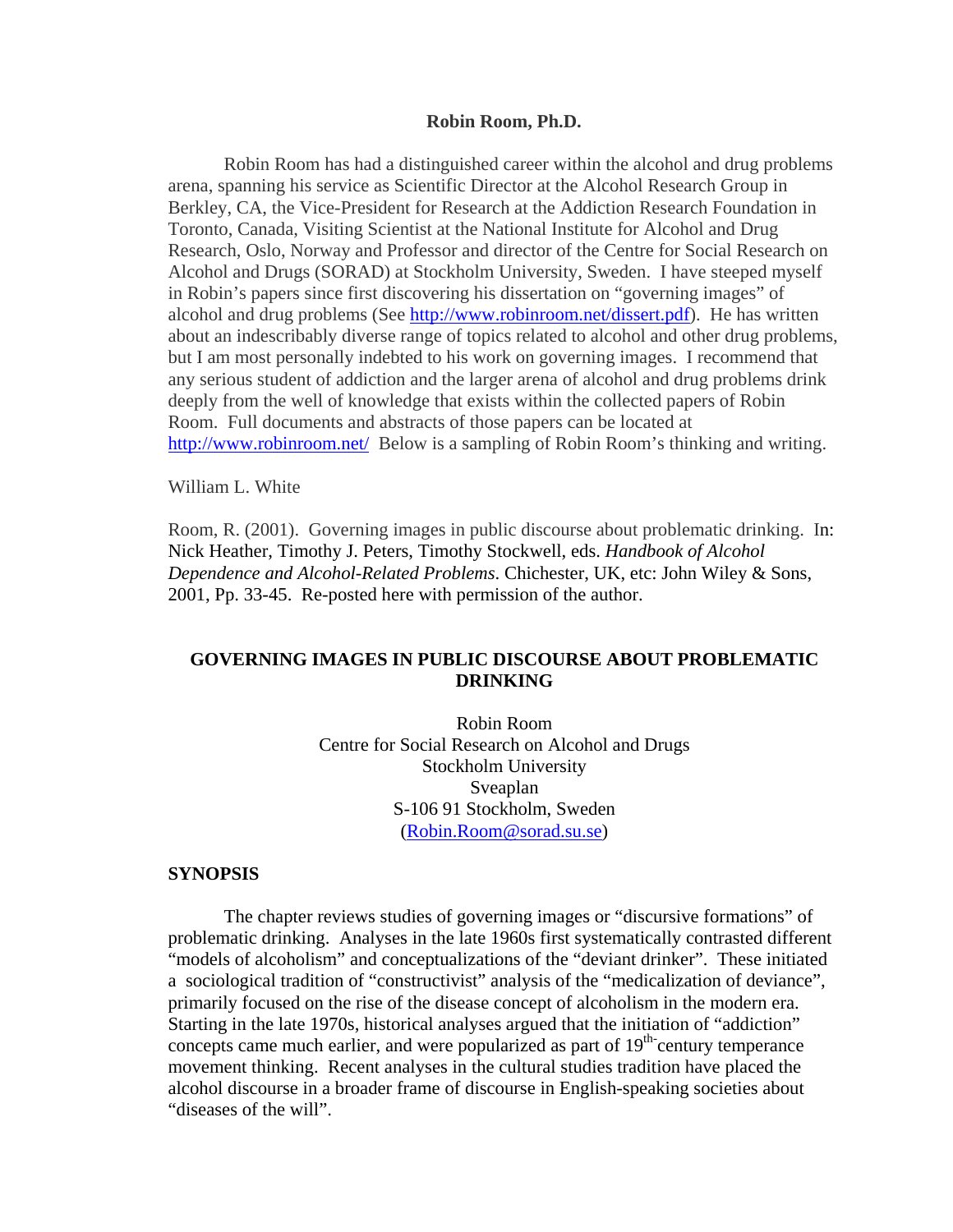Meanwhile, research on discursive formations has expanded to take into account ideologies of alcohol control, including the "new public health approach", and a looselylinked "alcohol problems" approach. Particularly in Nordic countries, attention has been given to the competing discourses of neoliberalism and of the welfare state, which have been the dominant discourses in the debate over Nordic alcohol control measures.

 In their timing and location, the appearance of analyses of a particular governing image are themselves a signal and symptom that that conceptualization is coming under critical scrutiny. More attention is needed in future work on discursive formations to who uses a discourse, and how it is received; to the boundaries of application of a discourse, and to breaks and imperfections in its application; and to the relation between governing images and the images, attitudes and arguments at the level of everyday communications.

\_\_\_\_\_\_\_\_\_\_\_\_\_\_\_\_\_\_\_\_\_\_\_\_\_\_\_\_\_\_\_\_\_\_\_\_\_\_\_\_\_\_\_\_\_\_\_\_\_\_\_\_\_\_\_\_\_\_\_\_\_\_\_\_\_\_\_\_

 The potential problems from drinking of alcoholic beverages have been the subject of public discourse for all of recorded history. An ancient Egyptian text, for instance, offers the injunction:

Make not thyself helpless in drinking in the beer shop. For will not the words of thy report repeated slip out from thy mouth without thou knowing that thou has uttered them? Falling down thy limbs will be broken, and no one will give thee a hand to help thee up. As for thy companions in the swilling of beer, they will get up and say, "Outside with this drunkard". (Budge, 1972)

The text illustrates that there are at least two levels of understanding operating in any communication. In the first place, the text is an argument about drinking and its potential adverse consequences that is intended to inform or persuade. We can thus analyze the text in terms of its subject-matter and message.

 In the second place, the text includes within it a whole way of thinking about alcohol. We notice that the message assumes a concept of a "drunkard" as a moralized social category, carrying a negative stigma. The text is thus giving us a scrap of evidence about a way of thinking about drinking assumed by the writer to be both understood and shared by the readers.

 Nowadays, the term "discourse" is used for both these aspects of communication. The meaning which concerns us here is the second, referring to a system of thinking about a particular topic, and relating back to Foucault's concept (1972) of a "discursive formation". Thus Sutton (1998), for instance, distinguishes between several major formulations of the nature of alcohol problems in Swedish history. In this sense, "a discourse may be understood as a bounded body of knowledge and associated practices, a particular identifiable way of giving meaning to reality via words or images" (Lupton, 1999:15). Earlier analyses in the field had used other terms roughly in place of this sense of "discourse", talking in terms of "models of alcoholism", for instance (Siegler, Osmond and Newell, 1968; Bruun, 1971), of "conceptions" (Levine, 1978), or of "governing images" (Room, 1974, 1978; Moore and Gerstein, 1981).

The reader is thus referred elsewhere for material on discourse at the level of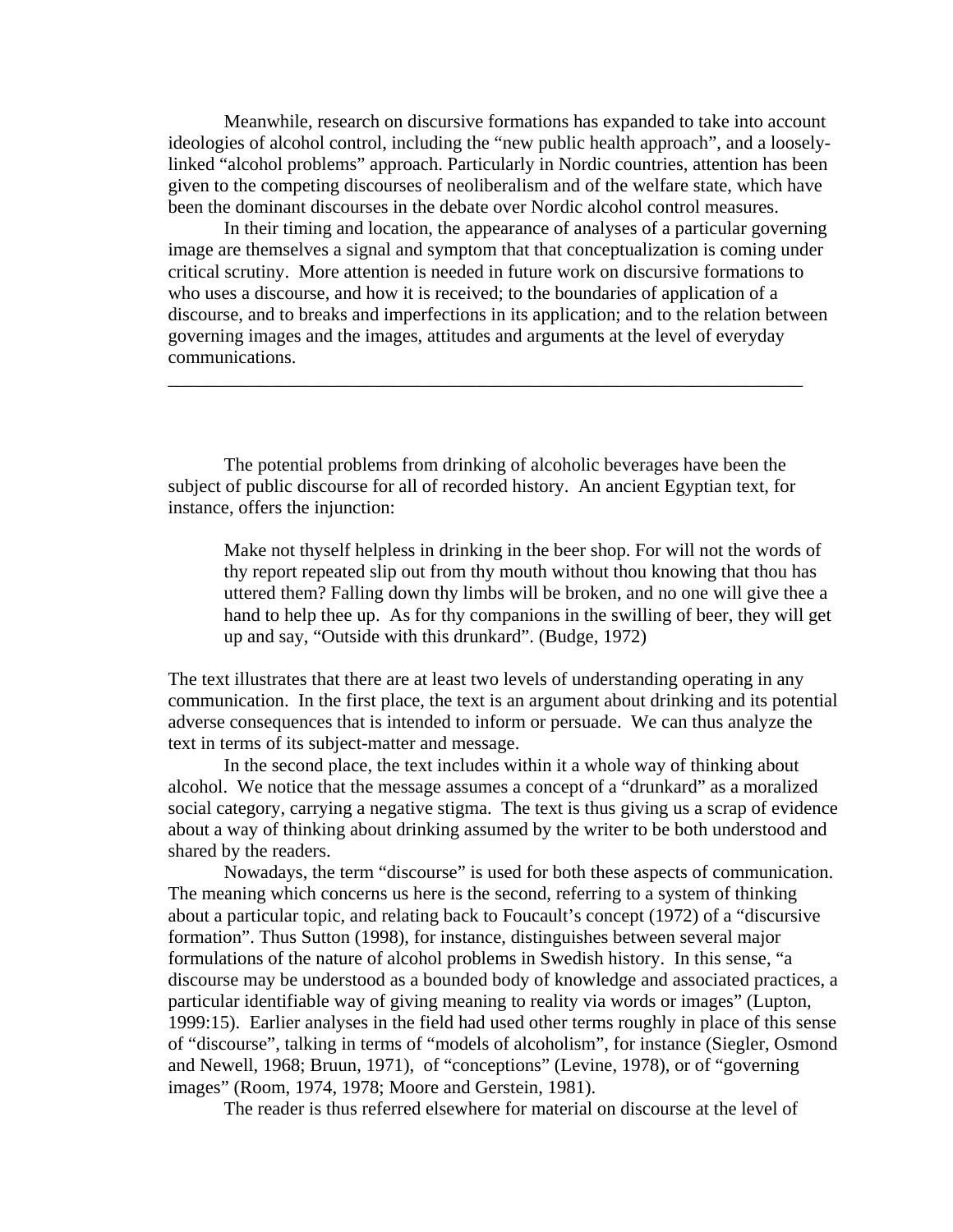elements of meaning and their relationship, often discussed in the alcohol literature in terms of "representations" (e.g., Paakanen and Sulkunen, 1987), "images" (e.g., Sulkunen, 1998), or "portrayals" (e.g., Grube, 1993), and for reviews of the substantial literatures on the content of communications about alcohol and their persuasive value (Casswell, 1995; Martin and Mail, 1995; Baillie, 1996), and on representations of alcohol in fiction and other literary works (Forseth, 1999).

#### Moral vs. medical models

 That drinking or alcohol problems can be conceptualized and discussed in very different terms has been self-evident in societies such as the United States, where the conceptualizations have been openly contested during the last two centuries. In such circumstances, it has not required scholarship to perceive that alcoholic beverages could be defined alternatively as "the good creature of God" or the "demon rum" (Levine, 1983), and that problematic drinkers could be defined alternatively as "drunkards" or as "alcoholics".

 Systematic efforts to describe and contrast different discourses or conceptualizations of problematic drinking may be dated from Gusfield's paper (1967) on "moral passage" and Siegler, Osmond and Newell's paper (1968) on "models of alcoholism" (see also Bruun, 1971). Siegler et al. laid out a number of alternative conceptualizations of the problematic drinker, and sought to systematically fill in the blanks for each model in terms of its definition of the drinker and the implications for the drinker's social handling. While "moral" and "medical" models are distinguished in the classification, the authors further distinguish within these general rubrics between different "moral" and different "medical" models. The ideas that there are multiple medical models, and that medical and moral models were not necessarily mutually exclusive, have received some further attention (Room, 1974; 1978), but are still overlooked in much analysis.

 While Siegler et al. had not focused on the historical succession of conceptualizations, this issue was at the heart of Gusfield's analysis (1967), which traced the succession of three different dominant conceptions of the "deviant drinker" in the United States in the preceding century and a half. In the first period of temperance ferment, oriented to "moral suasion", the dominant image, Gusfield proposed, was the "repentant drinker". In the latter part of the 19th century, as the temperance movement moved towards legislating sobriety, the image shifted to the "enemy drinker". In the 1940s, after the collapse of the temperance cause and the Repeal of Prohibition, the image shifted again to the "sick drinker". Gusfield emphasizes the symbolic functions of laws and official acts expressing such conceptions, whereby the "worth of one set of norms" over others is publicly affirmed, and the role of social "movements to redefine behavior" in catalyzing the "transition of the behavior from one moral status to another".

 The shift towards the "disease concept of alcoholism" in the 1930s and after has drawn considerable further attention by sociologists. Building on a perspective which Gusfield's 1967 analysis pioneered, Schneider (1978) and Conrad and Schneider (1980) adopted a self-conscious framing as "historical social constructionists" (now often termed "constructivists"), emphasizing the social processes by which concepts are created and take on social authority. Conrad and Schneider fit the alcoholism story into an analysis of the "medicalization of deviance" as a general historical shift. On the other hand, focusing specifically on alcohol, Roizen (1991) analyzed the repeated efforts to find a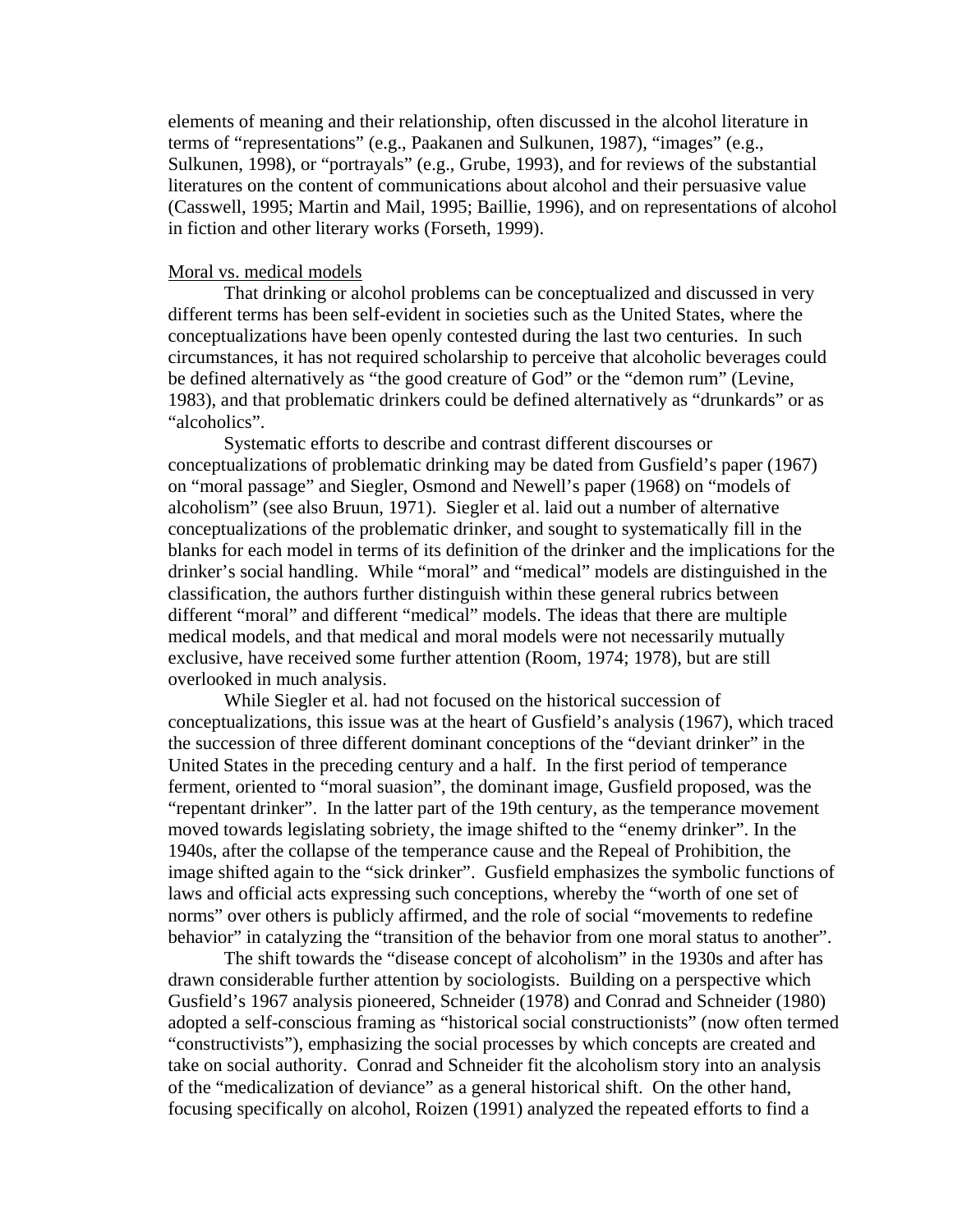discourse about alcohol problems which the American public could accept in the 1930s and 1940s, after the debacle of Prohibition. While these analyses have focused primarily on the role of ideological entrepreneurs, and their interaction with and effects on public discourse, other analyses have shown how the shift in discourse had effects, too, on the mainstream of scientific and biomedical knowledge (Herd, 1992; Katcher, 1993).

## The rise of the addiction concept

 In his landmark paper on "the discovery of addiction", Levine (1978) shifted the focus of attention to the early 19th century, more than a century earlier than the period which was the focus of discussions of the rise of the modern "disease concept of alcoholism". Paralleling analyses by Foucault and Rothman of the shift in perspective and discourse that brought into being the 19th century mental asylum, Levine argued that the addiction concept was first developed for alcohol, and that it arose in connection with early temperance thinking, in a social context of a heightened concern for self-control in Jacksonian America.

 Porter (1985) and Warner (1994) have since argued that the inception of the addiction concept must be pushed back from Levine's dating, with Porter finding an addiction concept in 18th-century British medical writers, and Warner (1994) in 17th and 18th-century sermons. It is unclear, however, how widely such concepts were accepted then. Acknowledging Porter's and Warner's evidence, it can still be argued that Levine's dating of the rise of addiction concepts is right, in terms of broad-based popular discourse about drinking. Supportive evidence can be found in McCormick's pioneering study (1969) of conceptions of problematic drinking in English literature. "When we look at fiction about 1830, when the industrial revolution was in full swing", McCormick concluded, "we find that the same drinking may be described as existed 80 years before but that a new and more desperate kind of solitary, tragic and inexplicable drinking has come into existence beside it."

These discussions of the advent of the addiction concept in the  $19<sup>th</sup>$  century have been primarily limited to material from Britain and the United States. Although it is clear that addiction concepts also became rooted in other European societies in the course of the  $19<sup>th</sup>$  century (e.g., Baumohl and Room, 1987), relatively little historical work has appeared, in English at least, focusing on the shift in discourse associated with the advent of the addiction concept (but see Mitchell, 1986; Sournia, 1990).

 There has, however, been some research and analysis on the applicability of alcoholism or addiction concepts in a broader frame cross-culturally. The present author argued that alcoholism could be regarded as a "culture-bound syndrome" (Room, 1985), given the ethnographic evidence that interpretations of problematic drinking in terms of loss of control were culturally specific, depending among other things on a cultural expectation of personal self-control. As Lemert (1951:356) had earlier noted, the theme of lack of self-control at the heart of American attitudes to the alcoholic "is one of the most vivid and isolating distinctions which can be made in a culture which attributes morality, success, and respectability to the power of a disciplined will." In a given society, Lemert proposed,

in order for chronic alcohol addiction or compulsive drinking to develop, there must be strong disapproval of the consequences of drinking or of drinking itself beyond a certain point of intoxication, so that the culture induces guilt and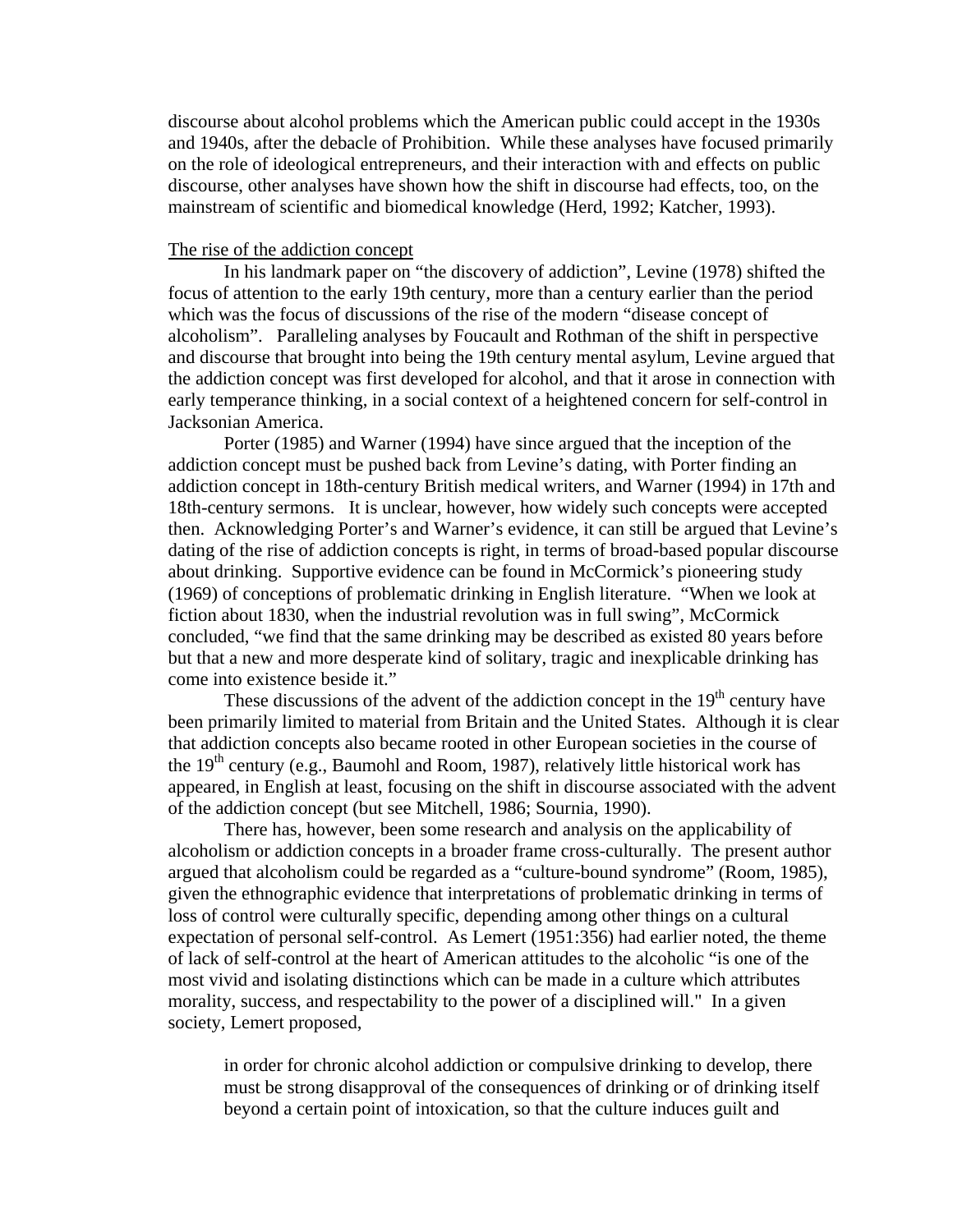depression over drinking and extreme drunkenness per se. (Lemert, 1951: 348- 349)

Along the same line, qualitative research on a World Health Organization project has raised further questions about the cross-cultural applicability of current diagnostic concepts of dependence (Room et al., 1996; Schmidt and Room, 1999), although other studies, using quantitative factor-analytic methods, have argued for the cross-cultural applicability of the alcohol dependence syndrome (e.g., Hall et al., 1993).

 Recently, the burgeoning field of cultural studies has begun to take an interest in the issue of self-control and the will as a focal conceptualization and concern in Englishspeaking cultures. The discourse around alcohol is brought into analyses like Sedgewick's essay (1992) on "epidemics of the will" and Keane's work (1998), in the context of a broader discussion of the cultural position of concepts of willpower and addiction. Peele (1995) offers a more partisan critique of addiction concepts as fueling the growth of an anti-addiction industry in the U.S. Valverde's recent volume on Diseases of the Will (1998) returns problematic drinking to a central place in the discussion, analyzing it as an object both of self-control and of state control.

#### The impact of the temperance movement: reactions and continuities

 The historical analyses we have been discussing can be seen as driven by the central feature in the landscape of discourse on problematic drinking in English-speaking societies in the last two centuries: the rise of the temperance movement, and its aftermath (including the movement's political decline). In this context, the main object of research attention has been the governing image of addiction, as a way of problematizing and understanding some or all drinking. While the "medicalization of deviance" tradition has emphasized the transition between different governing images in the  $20<sup>th</sup>$  century, analyses like Levine's have emphasized the transition to temperance from conceptions of earlier times, and have focused on the continuities in conceptions and discourse between the temperance era and more recent decades.

 Temperance movement thinking about alcohol extended well beyond the domain of addiction concepts (e.g., Levine, 1983b). And temperance movements of the  $19<sup>th</sup>$  and early  $20<sup>th</sup>$  centuries were heavily intertwined with the major "progressive" movements of the day -- abolition of slavery, women's rights, socialism, and in many places nationalism and nation-building. The extensive historical literature on these movements, and on those who opposed them, often considers or touches on the ways of thinking and discourse of those involved, but is beyond the scope of this essay. For relevant historical studies, the reader is referred to bibliographic essays by Verhey (1991) and in the pages of the Social History of Alcohol Review.

## "Alcohol problems" and alcohol control

 Research on frames for problematic drinking and for social responses to it has expanded in recent years to take into account ideologies of state control of the alcohol market. As Levine (1983a) notes, the idea of state alcohol control developed explicitly as an alternative to prohibition, and thus was bitterly opposed by the mainstream of the temperance movement. The idea, which often included the idea of the state monopolizing all or part of the industry, remained an elite rather than popular discourse nearly everywhere until and unless it was actually put into practice. As government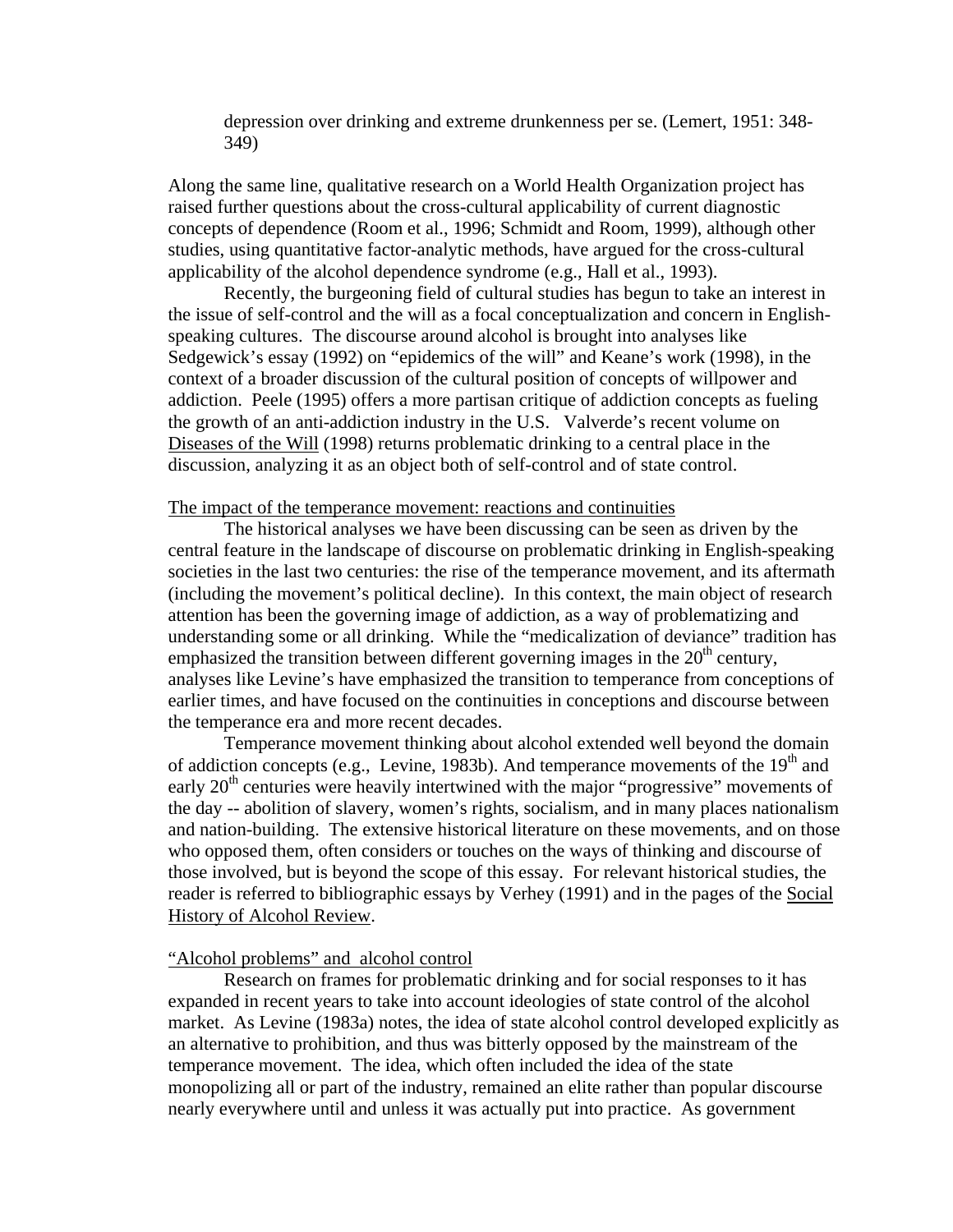monopolies were implemented, in Sweden incrementally after 1850 (Frånberg, 1987), in Russia around 1900 (McKee, 1997), in Canada in the 1920s (Smart and Ogborne, 1996) and in 18 states in the U.S. in 1934 (Room, 1987), they often set the frame for continuing debates in these societies about government versus individual responsibilities for controlling problematic drinking. Thus this framing of discourse about alcohol has figured prominently in current analyses based on Swedish (Sutton, 1998) and Canadian (Valverde, 1998) experience.

 Analyses have begun to appear of a relatively recent formulation of the argument for state intervention in the alcohol market, variously called the "total consumption approach" or the "new public health approach". This framing is at centre stage in Sutton's analysis (1998) of Swedish alcohol discourses; only in the Nordic countries, and particularly in Sweden, could this framing be considered to have entered popular discourse, rather than remaining an elite discussion. The discourse also plays a part in the story in the growing field of studies of the formation of government alcohol policies, both in the Nordic countries (e.g., Holder et al., 1998) and elsewhere (e.g., Baggott, 1990).

 Loosely linked with the "new public health approach" has been a conceptualization of the focus of discussion in terms of "alcohol-related problems" or "drinking problems". Whereas the classic alcoholism concept had tended to regard all specific health and social problems as symptoms of a unitary alcoholism, the "alcohol problems" approach disaggregated the field into wide diversity of health, casualty, interactional and social problems related to alcohol consumption or drinking comportment. Though some formulations in the "alcohol problems" tradition subsume alcoholism or alcohol dependence as one more among the problems (e.g., Edwards et al., 1977), the approach tended to be counterposed to an approach in terms of "alcoholism" (Room, 1984). For instance, one early formulation argued, after listing "the most important kinds of damage caused by alcohol, alcoholism is excluded from the classification because the damage caused by alcoholics already appears in the above classes" (Bruun, 1973). This tradition, too, has received some constructivist scrutiny (Levine, 1984).

#### The dialectic of control: consumer sovereignty and external governance

 In an era in which the tide has flowed strongly in favour of privatization and of the doctrine of consumer sovereignty, a framing of alcohol issues in terms of "alcohol control" or "alcohol policy" -- relatively recent terms in the alcohol literature (Room, 1999) -- is now seen by many as an assertion of state power at the expense of individual autonomy. As Tigerstedt (forthcoming) points out, there is some irony in this, as the framing, with its emphasis on patterns and problems at the level of the population as whole, was originally put forward as a justification for dismantling individual-level social controls on drinking in Nordic countries.

 A number of recent studies in Nordic and neighboring countries have paid detailed attention to the competing discourses concerning drinking and conceptualizations of drinking and alcohol problems, often in the context of general discourses about social problems (e.g., Simpura and Tigerstedt, 1992; Lagerspetz, 1994; Hanhinen and Törrönen, 1998). Contrasting the framing of newspaper discussions by public health advocates and by advocates of looser Swedish alcohol controls, Olsson (1990) noted that the public health discourse tended to use statistical and impersonal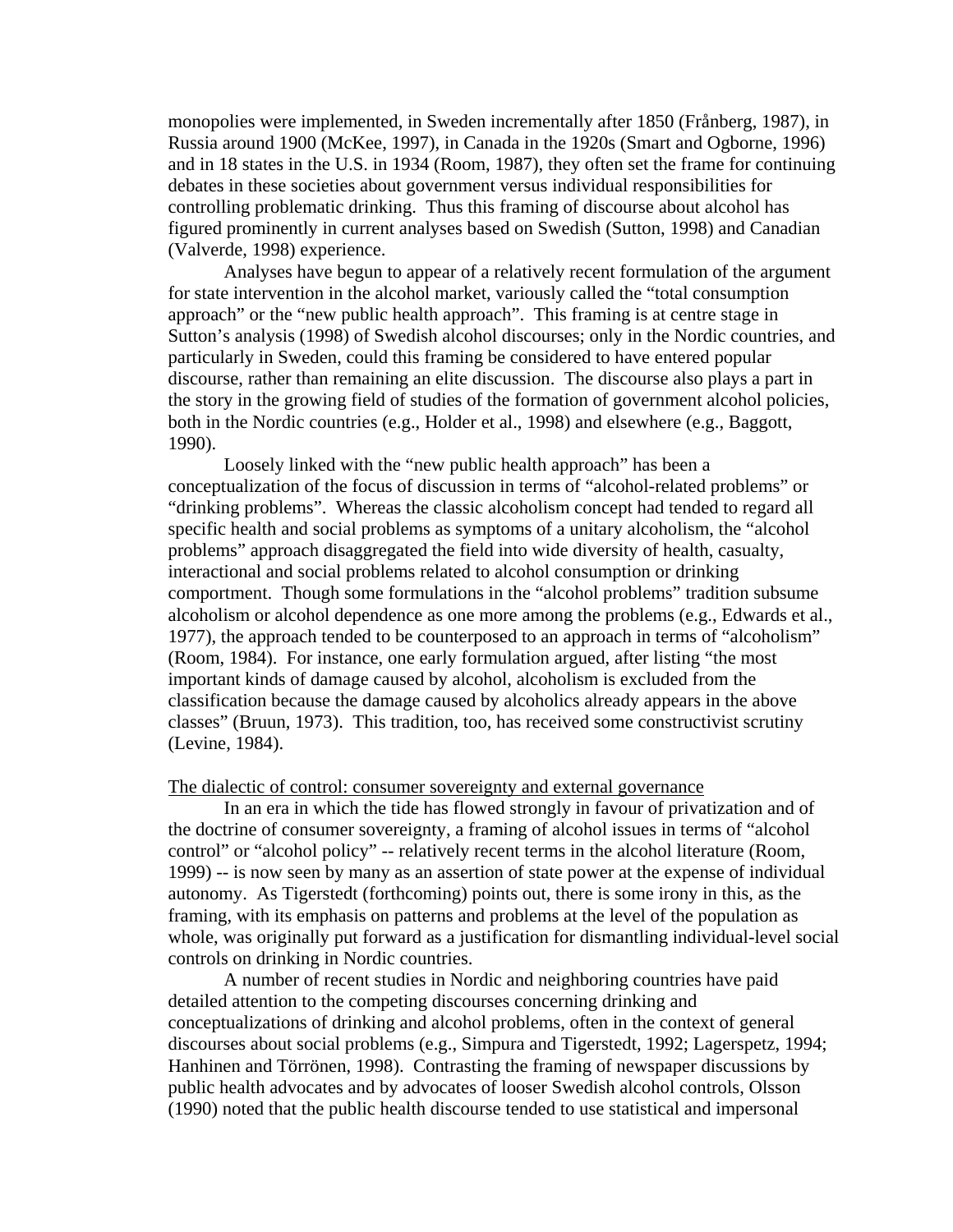arguments, while opposing arguments were pitched at the personal and anecdotal level. Those opposed to the current controls offered an alternative "dream of a better order", in which the central role of alcohol still remains, but ... it is less dramatic and ... the negative consequences of alcohol are believed to be minimized. The continental drinking culture is the theme of this dream, nourished by the shame felt about what is felt to be the dominating drinking culture,... the Scandinavian way of drinking, which is characterized by heavy drinking, drunkenness, and violence. (Olsson, 1990)

 In a participant-observation study of the ways of thinking and speaking of middleclass regular drinkers in Helsinki, Sulkunen (1992) found among their generally relaxed views on moral questions one strand of "militantism": an "antipathy of external control and patronizing over individuals, particularly over drinking in public" (p. 114). "Their rally against the moral barrier [between alcohol and everyday life] finds an easy target in the public alcohol control system" (p. 117). Likewise, focus groups with local influentials in a Finnish community study (Holmila, 1997) found a strong contingent of "neoliberals", who saw decisions about drinking as a matter for individual decision and autonomy, in contrast to those whose thinking ran in older liberal terms, with authority resting with the family, or the supporters of welfare state thinking, who assigned the state a substantial role in preventing problems from drinking.

## Some conclusions and suggestions

A constructivist perspective on constructivist analyses. The timing and orientation of the studies we have been considering suggests that analyses of the discourse of a particular conceptualization in the alcohol field are themselves a signal and symptom of the fact that that conceptualization is under critical scrutiny, and often under attack. Already in the late 1960s and early 1970s, the disease concept of alcoholism was under critical scrutiny by sociologists (Room, 1983). By treating it as just one more "model" to be ranged alongside others, analyses such as those by Siegler et al. (1968) and Bruun (1971) were implicitly putting in question the model's claim to be the "new scientific approach" which transcended all others. Likewise, Levine's analysis (1978) in terms of a continuity between temperance thinking and the alcoholism concept undercut arguments by the alcoholism movement that their conceptualization was a "new scientific" replacement for temperance models.

 In a similar fashion, the new cultural studies of "epidemics of the will" (Sedgewick, 1992) and historical analyses of the idea of "diseases of the will" (Valverde, 1998) come in the wake of a new North American efflorescence of concerns about selfcontrol, expressed among other ways in a fanning-out into other preoccupations, from its origin in Alcoholics Anonymous, of 12-step ideology (Room, 1992; Rice, 1996). Along with the new cultural studies have come more polemical critiques of these trends (e.g., Kaminer, 1992; Rapping, 1996).

 Even more obviously, analyses of the discourse of alcohol control and of the "public health approach" have primarily emanated from societies (Canada and the Nordic countries) and a time when alcohol controls have been being weakened or dismantled (Holder et al., 1998; Her et al., 1999), and public discourse about a "total consumption model" has been losing ground (Sutton, 1998). These changes also provide a context for the recent Nordic studies of the competing neoliberal discourse in terms of individual consumer autonomy.

The dating and shape of the current literature suggests a slightly facetious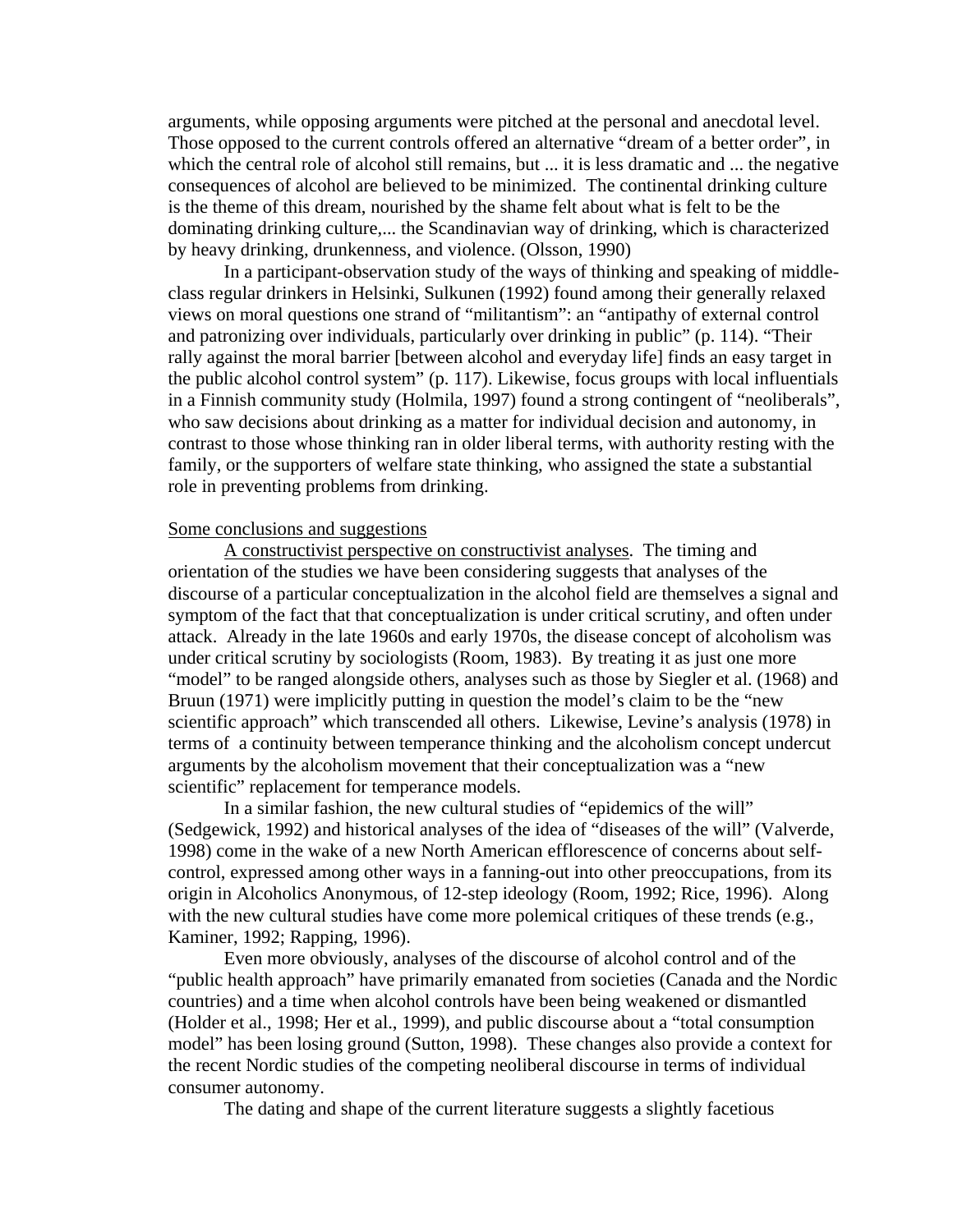conclusion: when an eager young scholar comes to you offering a label for the conceptual framing you have been struggling toward or working within, and proposing to study it as a discourse, then you know you are history.

 That the analyses are to some extent creatures of their own time and place does not, of course, in any way invalidate them. The work we have been considering includes solid research and some brilliant thinking, and makes contributions which will last beyond its own historical moment. But the record so far does leave a question: Is there some way in which such work can be stimulated in other times and places, where there is no alternative conceptualization to lean on, and before scholars are growing uneasy with the old dispensation?

Who uses a discourse, and how is it received? In recent decades, a revolution in historiography has broadened the attention of historians from the narrow focus of diplomatic and intellectual history to the broader spheres of social and cultural history. Imperfectly, and as yet only partially, a version of this expansion of attention is under way in analyses of public discourse on alcohol. Studies still appear which are primarily grounded on policy documents and medical, professional or research literatures, but the questions of who shares a discourse in common and of how communications within a particular discourse are received by various audiences are coming more to the fore. The use of focus groups and participant observation methods, as in the recent Nordic studies, open up the possibility of understanding how discursive formations are actually put to use in everyday reasoning and conversation, of studying who adheres to a discourse and interpersonal variations in its expression, and of testing how those holding to one discourse respond when challenged from another.

 Quantitative methods such as sample surveys may also play a part in helping us understand the cultural complexes which we have been calling governing images or discursive formations. In the context of such surveys, approaches such as offering respondents vignettes to think their way through, and recording and analyzing their openended responses, offer the promise of capturing the reasoning and associations that tie the discursive formation together.

 The reach of a governing image, and its imperfect hegemony. A governing image or discursive formation gathers together a broad field in terms of a single frame of understanding, often summarized in a few shorthand phrases. It is thus always an imperfect fit to the reality it seeks to cover (Room, 1978); adherents will tend to downplay the discrepancies, while opponents, if any, will tend to focus on them. The conceptual terrain which a governing image seeks to cover many expand or contract over time. Thus, for instance, the extent to which drinking-driving is to be understood in terms of alcoholism has varied in the last 30 years in North America. For another example, alcoholism concepts are surprisingly absent from North American public discourse about the role of intoxication in sexual and other violent crimes (Room, 1996). More attention to the boundaries of application of governing images will give us a better understanding of their core of meaning and their social significance.

 In fact, it is quite common for people, even when quite committed to a particular discursive frame, to shift into and out of it in different contexts. Someone strongly committed to talking about and understanding the world in terms of scientific rationality may nevertheless read and half believe the newspaper's horoscope column. It even seems possible and fairly common to work within supposedly antagonistic conceptual frames for the same material. Thus Kaskutas (1992) reports that 29% of the members of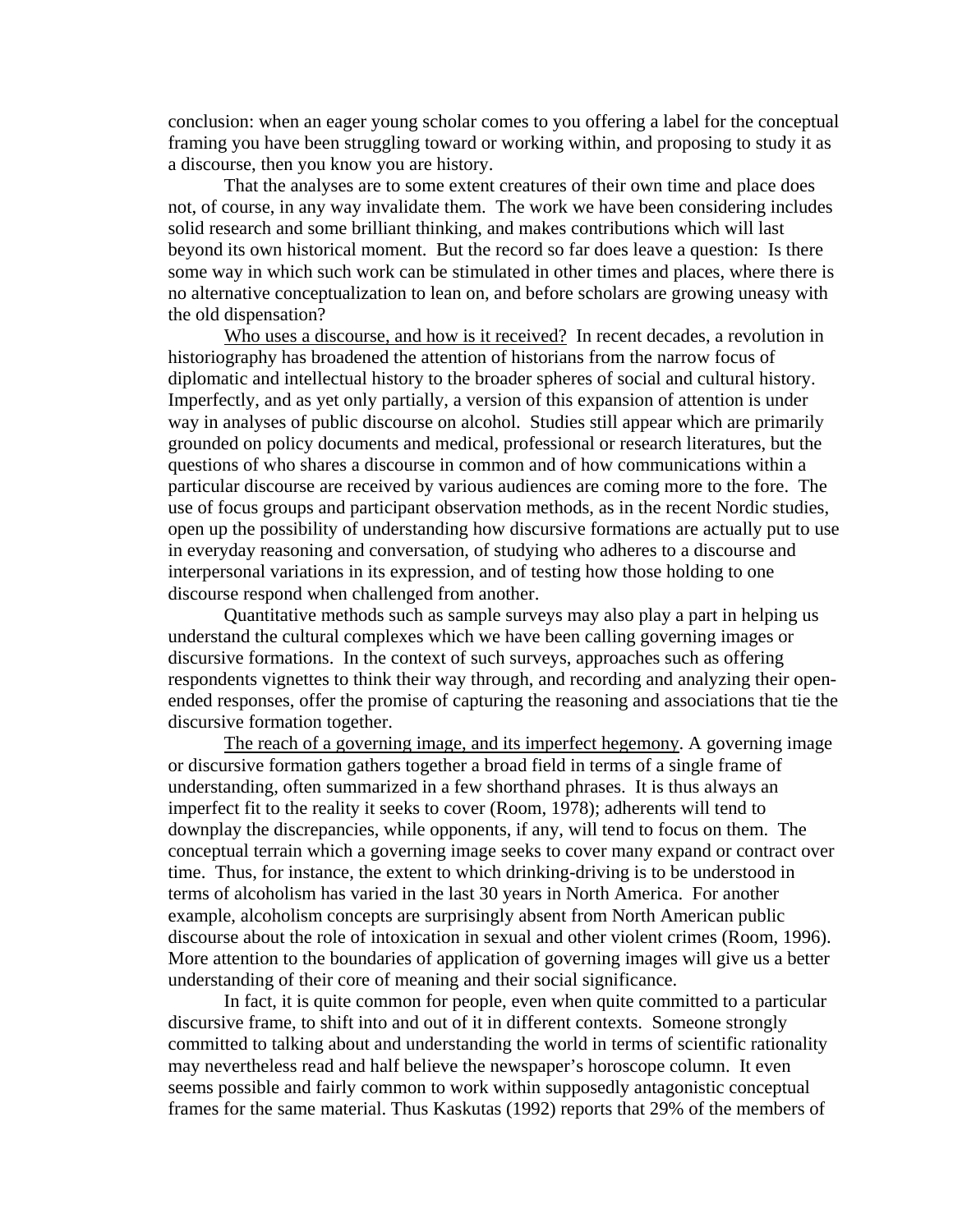Women for Sobriety also concurrently attend Alcoholics Anonymous, and Connors and Dermen (1996) report 35% concurrently attending AA for members of Secular Organizations for Sobriety (SOS) -- though both WFS and SOS were founded around critiques of some of AA's central ideas. In the words of an AA slogan, it is not unusual, with respect to discursive formations, for people to "take what you can can use and leave the rest".

 In the context of linguistic studies, attention is now given to these "breaks" and discontinuities in the framing and logic of speech, as especially informative about the structure of thinking and discourse (e.g., Arminen, 1998). Analyses like this at the level of conceptualizations and discursive formations would give us a much better understanding of the collective thinking and social processes surrounding governing images of problematic drinking.

Discursive formations and the analysis of everyday discourse. At the level of empirical work, the boundary between studying a governing image or discursive formation and studying discourse in its other meaning -- the imagery, associations, and structure of argument of speech or other communications -- is often unclear. We have excluded from consideration here the wide range of survey and experimental studies of attitudes and expectancies about drinking, and survey studies of reasons for drinking and of attitudes towards public policies on alcohol and on community responses to alcohol problems. For purposes of studying discursive formations, off-the-cuff responses to the precoded questions in such studies tend to offer only fragments of the picture. Along with content analysis of texts and other prepared communications, however, they do provide the material for analyses of images, attitudes and arguments in everyday life. We need some clear thinking about analyses of the relation between the two levels, that of discursive formations and that of everyday discussion, as a prelude to actual analyses of the interrelations.

The dynamics of competition between discourses. The alcohol experience suggests that old discourses rarely die; they go out of fashion, or they go underground as being "politically incorrect", but there are still elements of them extant in the culture in which they once flourished. Though Gusfield's early formulation (1967) was in terms of shifting designations of the deviant drinker over time, his later work fully recognizes that American social thought on problematic drinking is a matter of continually "contested meanings" (Gusfield, 1996). While the focus of the sociological constructivist tradition has often been on the ideological entrepreneurs who push forward a new conceptualization, attention is needed to do to the responses of various audiences to the ideological contests.

 In this regard, new attention is needed to the various "moral models" of problematic drinking. Long after the demise of the north American temperance movement, it is clear that "moral models" of drinking are alive and well, and indeed riding in triumph in the context of criminal law (e.g., Keiter, 1997). New moralaccountability discourses can be found also in such contexts as cognitive behavioural psychology and economic theories of "rational addiction" (Elster and Skog, 1999). As Valverde (1998:203) suggests, after documenting discontinuities between the Canadian medical-social and criminal-justice discourses, "uncovering historical connections would be helpful in breaking through vicious circles and avoiding unknowing, forgetful repetitions".

More sustained attention is also needed to the relation between discourses of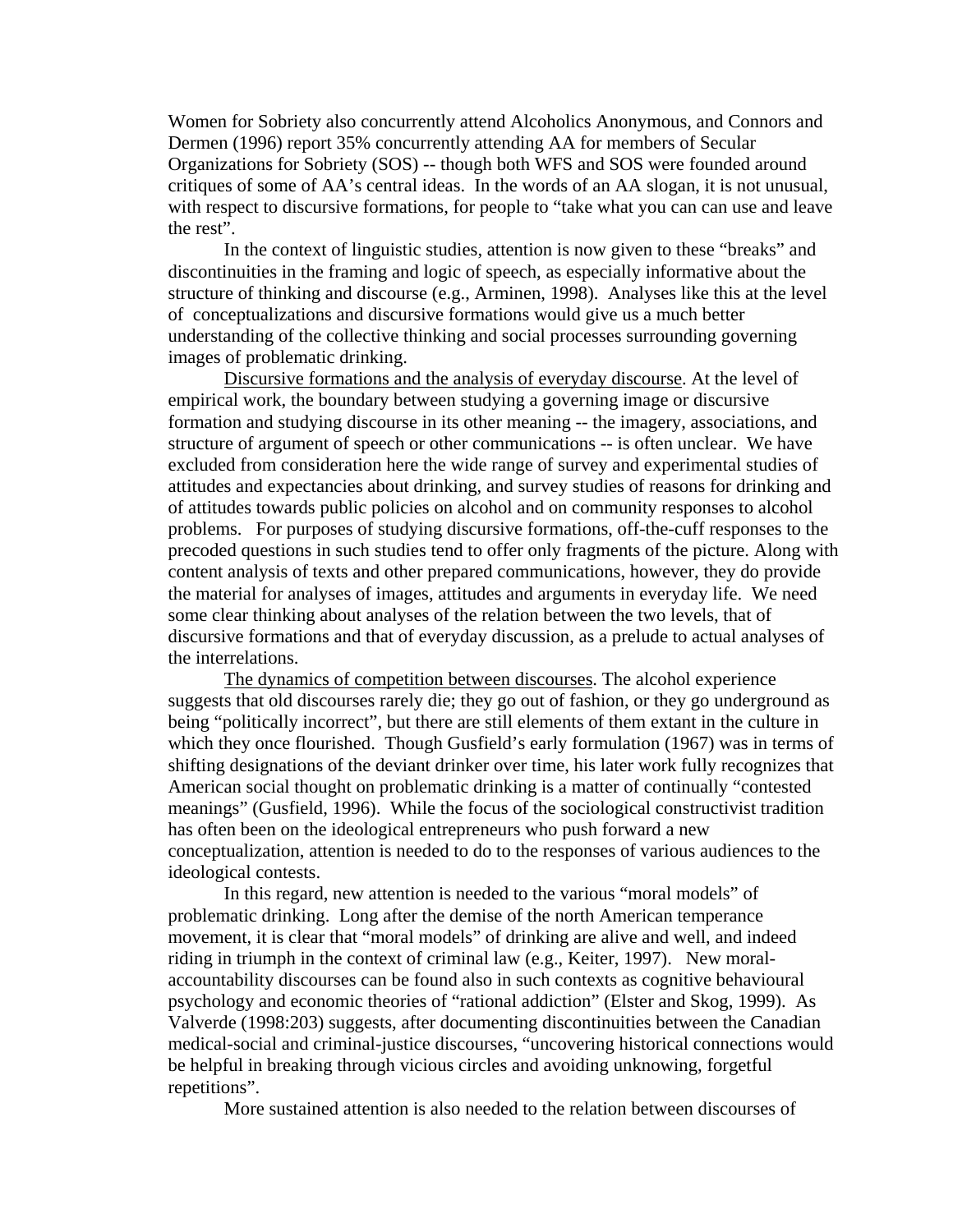normalized drinking -- drinking as a pleasure and a social activity -- and the discourses of problematic drinking which have been our focus here. For that matter, the somewhat more hidden discourses in praise of intoxication need also to be taken into account. The theme of needing to understand the "pathological" in the context of the "normal" is an old one in alcohol studies; as Gusfield (1996:40) found in making the point, Selden Bacon, the founder of modern alcohol sociology, had made it forcefully and repeatedly over a period of 30 years and more.

# **REFERENCES**

Arminen, Ilkka, Sharing experiences: doing therapy with the help of mutual references in the meetings of Alcoholics Anonymous, Sociological Quarterly 39:491-515, 1998.

- Baggott, Rob, Alcohol, Politics, and Social Policy. Brookfield, USA, etc.: Avebury, 1990.
- Baillie, R.K., Determining the effects of media portrayals of alcohol: going beyond short term influence, Alcohol and Alcoholism 31:235-242, 1996.
- Baumohl, Jim and Robin Room, Inebriety, doctors, and the state: alcoholism treatment institutions before 1940, pp.135-174 in: Marc Galanter, ed., Recent Developments in Alcoholism, vol. 5. New York & London: Plenum, 1987.
- Bruun, Kettil, Finland: the non-medical approach, pp. 545-559 in L.G. Kiloh and D.S. Bell, eds., 29<sup>th</sup> International Congress on Alcoholism and Drug Dependence, Sydney, Australia, February 1970, Australia (sic): Butterworths, 1971.
- Bruun, Kettil, Alkoholihaitat mahdollisimman vähäisiksi (The minimization of alcohol damage), Alkoholipolitiikka 35:185-191, abstracted in Drinking and Drug Practices Surveyor 8:15, 47, 1973.
- Budge, E.A. Wallis, The Dwellers on the Nile, New York: B. Blom, 1972 (originally published 1926).
- Casswell, Sally, Public discourse on alcohol: implications for public policy, pp. 190-211 in Harold D. Holder and Griffith Edwards, eds., Alcohol and Public Policy: Evidence and Issues. Oxford, etc.: Oxford University Press, 1995.
- Connors, G.J. and Dermen, K.H., Characteristics of participants in Secular Organizations for Sobriety (SOS), American Journal of Drug and Alcohol Abuse 22:281-296, 1996.
- Conrad, Peter and Joseph W. Schneider, Deviance and Medicalization: From Badness to Sickness, first edition, St. Louis, MO: Mosby, 1980.
- Edwards, Griffith, M.M. Gross, Mark Keller, Joy Moser and Robin Room, eds., Alcohol-Related Disabilities. WHO Offset Publication No. 32. Geneva: World Health Organization, 1977.
- Elster, Jon and Ole-Jørgen Skog, eds., Getting Hooked: Rationality and Addiction, Cambridge, etc.: Cambridge University Press, 1999.
- Forseth, Roger, Addiction studies: a review of the literature, Dionysos: Journal of Literature and Addiction 9(2): 29-36, 1999. Foucault, Michel, Orders of discourse, Social Science Information 2(19):7-30, 1972.
- Frånberg, Per, "The Swedish snaps a history of booze, Bratt, and bureaucracy" a summary, Contemporary Drug Problems 14:557-611, 1987.
- Grube, Joel W. Alcohol portrayals and alcohol advertising on television: content and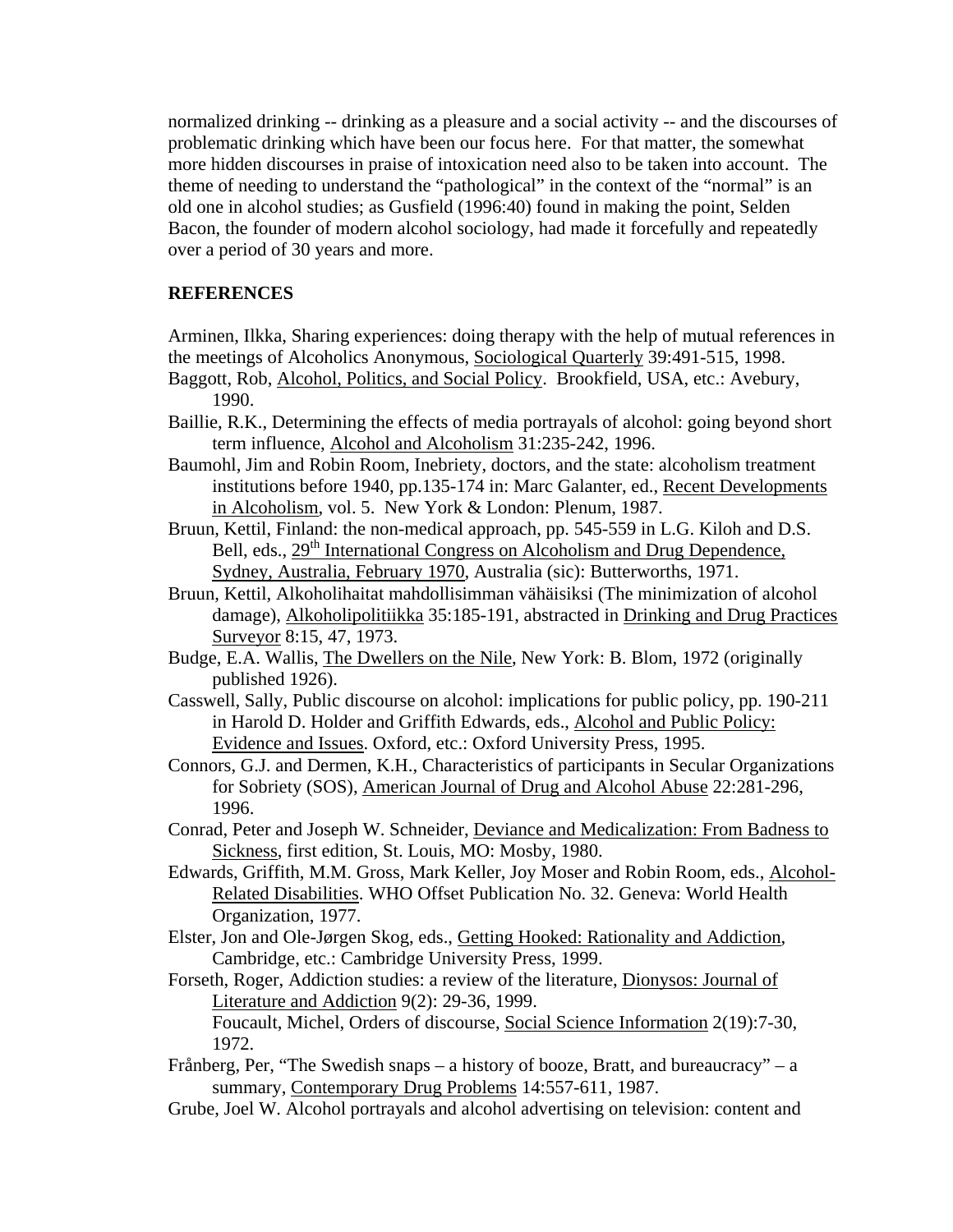effects on children and adolescents, Alcohol Health and Research World 17:61-66, 1993.

- Gusfield, Joseph, Moral passage: the symbolic process in public designations of deviance, Social Problems 15:175-188, 1967.
- Gusfield, Joseph R., Contested Meanings: The Construction of Alcohol Problems, Madison, WI: University of Wisconsin Press, 1996.
- Hall, Wayne, J.B. Saunders, T.F. Babor, O.G. Aasland, A. Amundsen, R. Hodgson and M. Grant, Structure and correlates of alcohol dependence: the WHO Collaborative Project on the Early Detection of Persons with Harmful Alcohol Consumption - III. Addiction 88:1627-1636, 1993.
- Hanhinen, Sari and Jukka Törrönen, eds., Journalists, Administrators and Business People on Social Problems: A Study around the Baltic Sea, NAD Report No. 35. Helsinki: Nordic Council for Alcohol and Drug Research, 1998.
- Her, Minghao, Norman Giesbrecht, Robin Room and Jürgen Rehm, Privatizing alcohol sales and alcohol consumption: evidence and implications, Addiction 94:1125- 1139, 1999.
- Herd, Denise, Ideology, history and changing models of cirrhosis epidemiology, British Journal of Addiction 87:179-192, 1992.
- Holder, Harold D., Eckart Kühlhorn, Sturla Nordlund, Esa Österberg, Anders Romelsjö and Trygve Ugland, European Integration and Nordic Alcohol Policies, Aldershot, UK, etc.: Ashgate, 1998.
- Holmila, Marja, ed., Community Prevention of Alcohol Problems. London: Macmillan, 1997.
- Kaminer, Wendy, I'm Dysfunctional, You're Dysfunctional: The Recovery Movement and Other Self-Help Fashions, Reading, Mass.: Addison-Wesley, 1992.
- Kaskutas, Lee A. An Analysis of "Women for Sobriety". Dr.P.H. dissertation, School of Public Health, University of California, Berkeley, 1992.
- Katcher, Brian S. The post-Repeal eclipse in knowledge about the harmful effects of alcohol, Addiction 88:729-744, 1993.
- Keane, Helen, What's Wrong with Addiction? PhD dissertation, Australian National University, 1998.
- Keiter, Mitchell, Just say no excuse: the rise and fall of the intoxication deeense, Journal of Criminal Law and Criminology 87:482-520, 1997.
- Lagerspetz, Mikko, ed., Social Problems in Newspapers: Studies around the Baltic Sea, NAD Publication No. 28. Helsinki: Nordic Council for Alcohol and Drug Research, 1994.
- Lemert, Edwin, Social Pathology: A Systematic Approach to the Theory of Sociopathic Behavior. New York, McGraw-Hill, 1951.
- Lupton, Deborah, Risk. London and New York: Routledge, 1999.
- Levine, Harry G., The discovery of addiction: changing conceptions of habitual drunkenness in American history, Journal of Studies on Alcohol 39:143-174, 1978.
- Levine, Harry G., The Committee of Fifty and the origins of alcohol control, Journal of Drug Issues 13:95-116, 1983a.
- Levine, Harry G., The good creature of God and demon rum: colonial American and 19th century ideas about alcohol, crime and accidents, pp. 111-171 in: Robin Room and Gary Collins, eds., Alcohol and Disinhibition: Nature and Meaning of the Link, NIAAA Research Monograph No. 12. Rockville, MD: National Institute on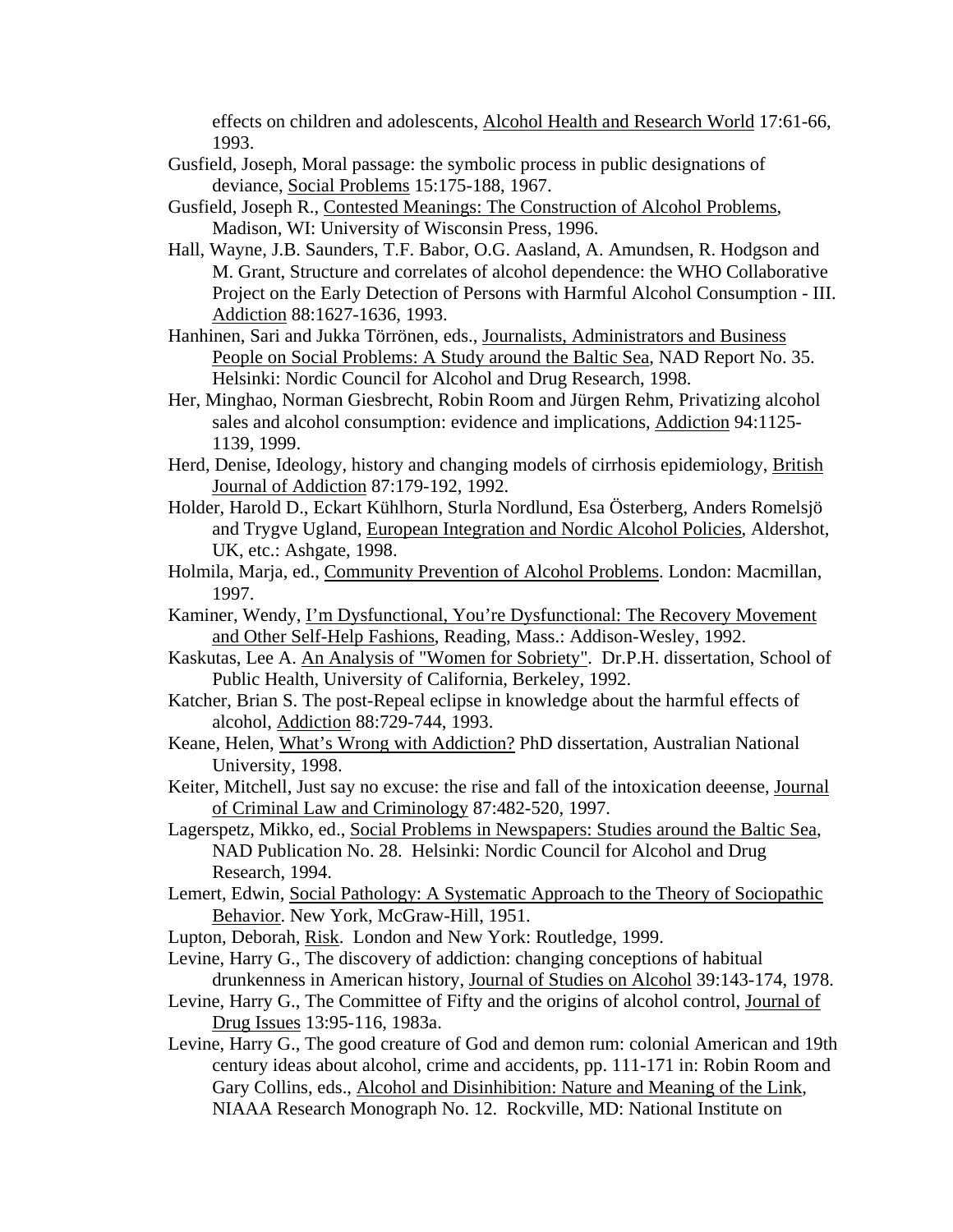Alcohol Abuse and Alcoholism, DHHS Publication No. (ADM) 83-1246, 1983b.

- Levine, Harry G., What is an alcohol-related problem? (Or, what are people talking about when they refer to alcohol problems?) Journal of Drug Issues 14:45-60, 1984.
- Martin, Susan E. and P. Mail, eds., Effects of the Mass Media on the Use and Abuse of Alcohol, NIAAA Research Monograph No. 28. Bethesda, MD: National Institute on Alcohol Abuse and Alcoholism, 1995.
- McCormick, Mairi, First representations of the gamma alcoholic in the English novel. Quarterly Journal of Studies on Alcohol 30: 957-980, 1969.
- McKee, William A., Taming the Green Serpent: Alcoholism, Autocracy, and Russian Society, 1881-1914, PhD, History, University of California, Berkeley, 1997.
- Mitchell, Allan, The unsung villain: alcoholism and the emergence of public welfare in France, 1870-1914, Contemporary Drug Problems 13:447-471, 1986.
- Moore, Mark and Dean Gerstein, eds., Alcohol and Public Policy: Beyond the Shadow of Prohibition. Washington: National Academy Press, 1981.
- Olsson, Börje, Alkoholpolitik och alcokoholens fenomenologi: uppfattningar som artikulerats i pressen (Alcohol policy and the phenomenology of alcohol: conceptions articulated in the press) Alkoholpolitik 7:184-195, 1990.
- Peele, Stanton, The Diseasing of America: Addiction Treatment Out of Control -- How We Allowed Recovery Zealots and the Treatment Industry to Convince Us We are Out of Control, Lexington, Mass.: Lexington Books, 2nd edition, 1995.
- Porter, Roy, The drinking man's disease: the "pre-history" of alcoholism in Georgian Britain, British Journal of Addiction 80:385-396, 1985.
- Rapping, Elayne, The Culture of Recovery: Making Sense of the Self.Help Movement in Women's Lives. Boston, MA: Beacon Press, 1996.
- Rice, John Steadman, A Disease of One's Own: Psychotherapy, Addiction, and the Emergence of Co-Dependency, New Brunswick, NJ & London: Transaction Publishers, 1996.
- Roizen, Ron, The American Discovery of Alcoholism, 1933-1939, Ph.D. dissertation, Sociology, University of California, Berkeley, 1991.
- Room, Robin, Governing images and the prevention of alcohol problems, Preventive Medicine 3:11-23, 1974.
- Room, Robin, Governing Images of Alcohol and Drug Problems: The Structure, Sources and Sequels of Conceptualizations of Intractable Problems, PhD dissertation, Sociology, University of California, Berkeley, 1978.
- Room, Robin, Sociological aspects of the disease concept of alcoholism, pp. 47-91 in: R.G. Smart et al., eds., Research Advances in Alcohol and Drug Problems, vol. 7. London & New York: Plenum, 1983.
- Room, Robin, Alcohol control and public health, Annual Review of Public Health 5:293- 317, 1984.
- Room, Robin, Alcohol monopolies in the U.S.: challenges and opportunities, Journal of Public Health Policy 8:509-530, 1987.
- Room, Robin, "Healing ourselves and our planet": the emergecne and nature of a generalized twelve-step consciousness, Contemporary Drug Problems 19:717-740, 1992.
- Room, Robin, Drinking, violence, gender, and causal attribution: a Canadian case study in science, law and policy, Contemporary Drug Problems 23:649-686, 1996.